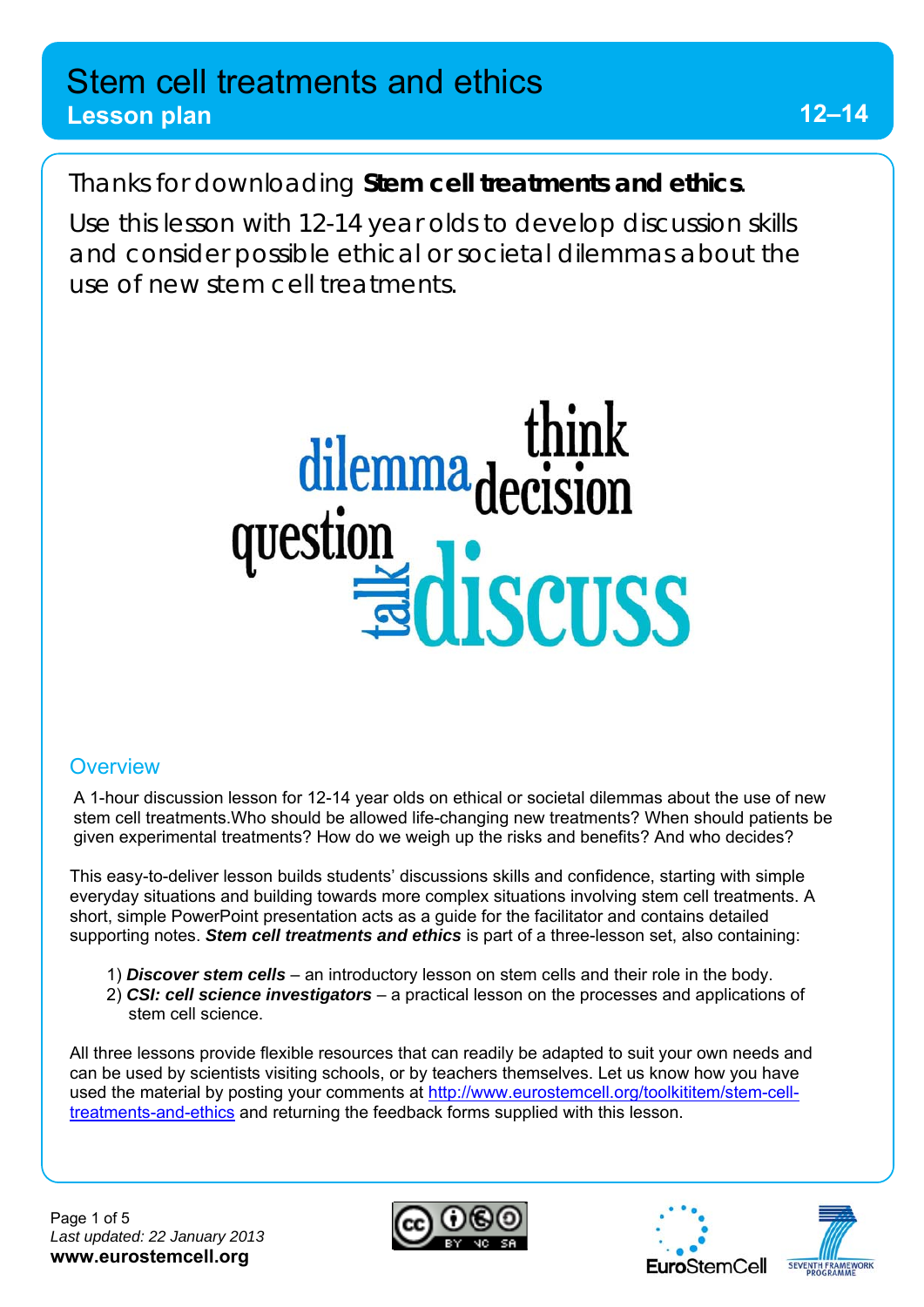#### **Lesson plan**

#### Learning objectives

- Know some of the societal or ethical considerations relating to new stem cell therapies
- Consider the possible views of different people about new therapies
- Be able to express opinions about when a new therapy should be given to/used by patients and why
- Develop discussion and scientific literacy skills, including:
	- assessing risk and benefit of science applications
	- making informed personal decisions and choices
	- expressing opinions and showing respect for others' views
	- developing informed social, moral and ethical views of scientific issues
	- being able to read and understand essential points from sources of information

#### Required prior knowledge

No prior knowledge of stem cell biology is required for this lesson, though an understanding of what stem cells are is useful. We recommend using the lesson in combination with *Discover stem cells* and *CSI: Cell science investigators*, available at http://www.eurostemcell.org/stem-cell-toolkit.

### Materials and preparation

#### **Before the lesson**

- Print sufficient materials for the class and collate into packs per group of four or five students.
- Read the guidance notes accompanying the PowerPoint slides and in this guide.
- Read the *Scenarios* and the *Discussion prompts for facilitators* at the end of this guide. Consider how you might support students to develop their own opinions and extend discussion beyond the information on the *Scenario* and *Issue cards*.

#### **Classroom equipment and presentation**

● Computer with PowerPoint the computer with PowerPoint the computer with the computer with  $\Box$ Projector and screen **D**  Desks arranged for working in small groups of approx 4−6 students **Stem cells and ethics** PowerPoint slides. Note that experienced facilitators may not need the PowerPoint slides to deliver this lesson.  $\Box$ **Materials per group of 4−6 students**  Warm-up: 5 *Dilemmas and decisions cards* Scenarios: o 2 x double-sided *Scenario sheets*: one on Monika, one on Peter (ideally A3) o 8 *Opinion cards*: four for Monika, four for Peter n • Pens **Feedback** *Stem cells and ethics* feedback forms: teacher and student versions





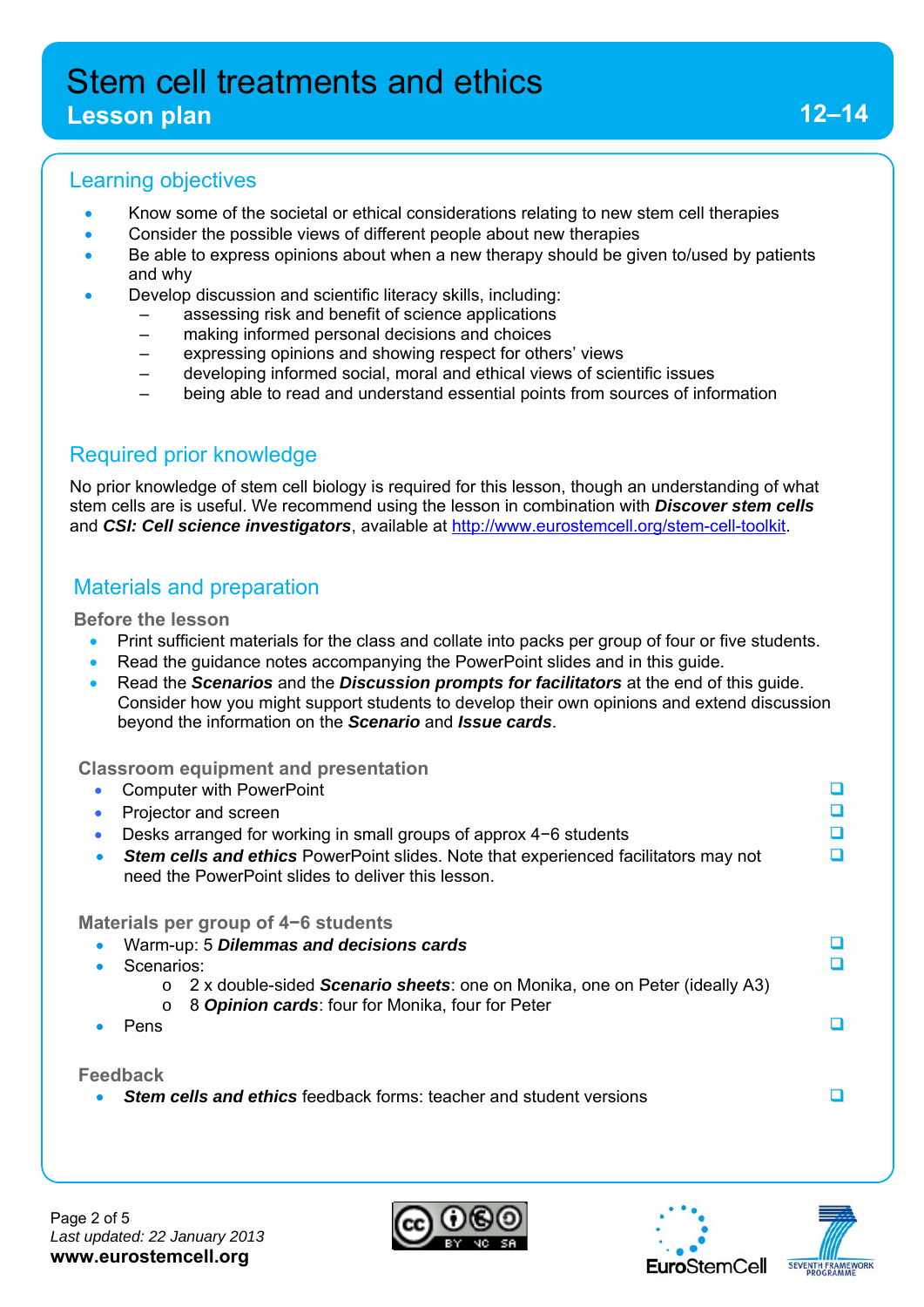**Lesson plan** 

### Lesson structure and timings

See the *Stem cell treatments and ethics* PowerPoint for detailed guidance notes on delivery of each lesson activity.

| <b>Activity</b>                                                                                                                                                                                                                                                                                                                                | <b>Time</b><br>needed | Fromto<br>(insert times,<br>e.g 9-9:05am) |
|------------------------------------------------------------------------------------------------------------------------------------------------------------------------------------------------------------------------------------------------------------------------------------------------------------------------------------------------|-----------------------|-------------------------------------------|
| <b>Start: Students arrive and settle down.</b>                                                                                                                                                                                                                                                                                                 | 5 mins                |                                           |
| Introduction and warm-up activity (slides 1-3)<br>Introduce yourself, the aims of the lesson and what it will involve. Use the<br><b>Dilemmas and decisions cards</b> as a warm-up activity to get students<br>thinking and discussion. Focus on the skills needed to have an effective<br>discussion.                                         | 10 mins               |                                           |
| Scenario 1: Monika and her liver (slide 4)<br>A relatively simple scenario for students to discuss in groups. Introduces the<br>concept of rights and responsbilities by raising questions about who should<br>have access to new therapies. The <b>Opinion cards</b> provide students with<br>prompts for discussion.                         | 10 mins               |                                           |
| Scenario 2: Peter and his treatment (slide 5)<br>A more complex scenario introducing ideas about risk, benefits, evidence,<br>rights and responsibilities. Students discuss what we might need to consider<br>to decide when it is appropriate to use a new therapy on patients. Builds<br>from individual opinions towards a group consensus. | 15 mins               |                                           |
| Plenary (slide 6)<br>Groups share their decision on Peter's situation and their reasons.<br>Facilitator-led class discussion to develop a summary list of things to be<br>considered if deciding whether a therapy should be given to patients.                                                                                                | 10 mins               |                                           |
| Wrap-up and feedback (slide 7)<br>Summarise key messages. Students and teacher complete feedback forms                                                                                                                                                                                                                                         | 5 mins                |                                           |
| <b>Total time:</b>                                                                                                                                                                                                                                                                                                                             | 55 mins               |                                           |
|                                                                                                                                                                                                                                                                                                                                                |                       |                                           |



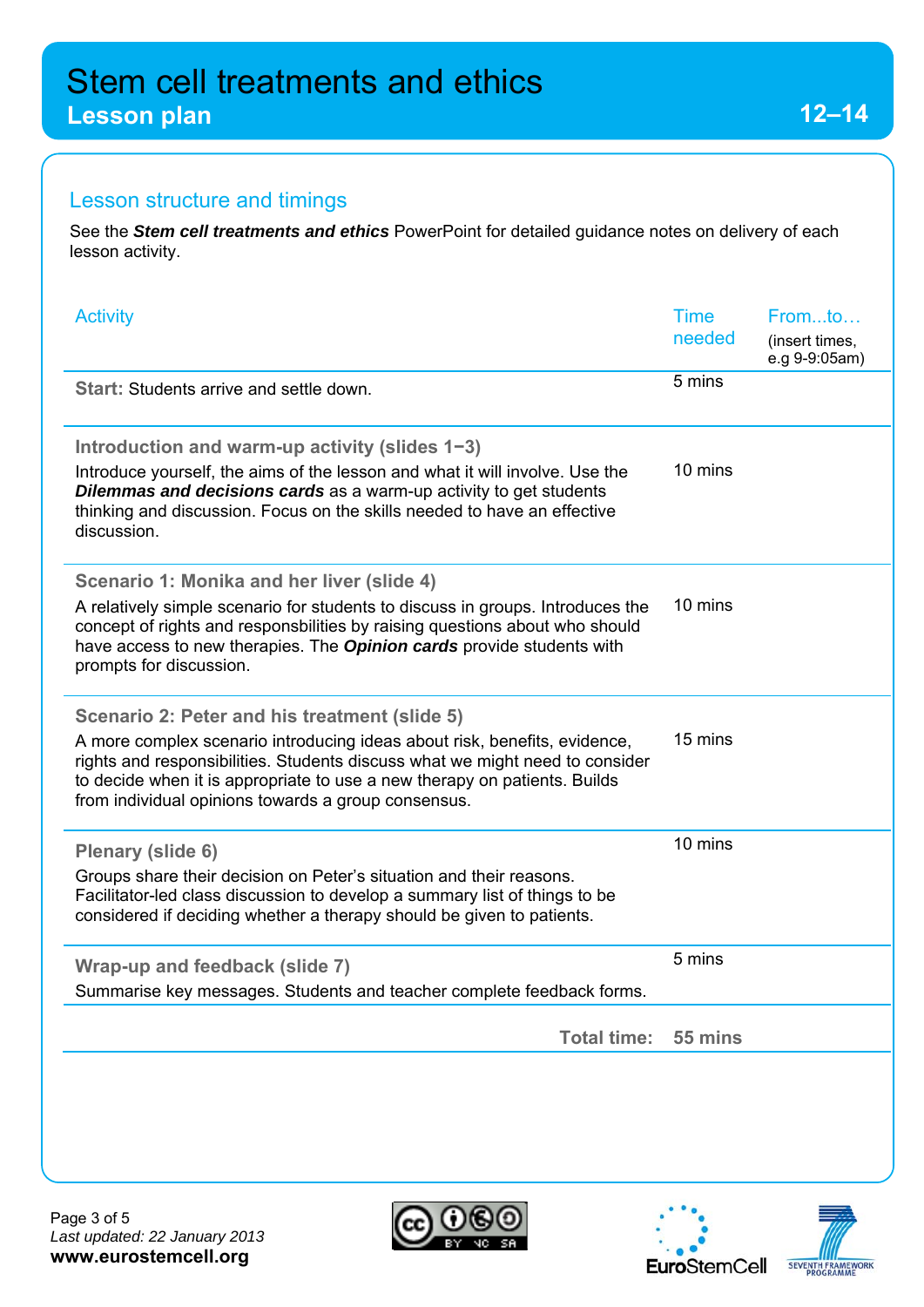#### **Lesson plan**

#### Discussion and extension prompts

Below are some ideas for facilitators for developing the discussion, particularly for extending the debate for more able students or a longer session. In a one-hour lesson, we kept discussion of Monika's scenario simple to leave plenty of time for developing concepts further in Peter's scenario.

Monika and her liver

- Is there anything Monika could do that would change your opinion?
- What if Monika were an alcoholic who needed help to stop drinking?
- What about other illnesses or things we do that affect our health? Should what we eat, whether we smoke, how dangerously we drive or other things we do affect what treatments we can get? Who should decide that?
- What if Monika's parents couldn't pay for the treatment but she could have it paid for by a charity, the National Health Service (UK) or another organisation?

#### Peter and his treatment

- Is anyone else's opinion important (apart from Peter and his doctor)?
- Is there anything you want to know in addition to what is on the *Scenario sheet* to help you make up your mind about advising Peter?
- Does it make any difference who is offering the treatment? Do you need to know anything about the clinic/doctor? Is information from the clinic itself sufficient?
- What do you know about the treatment? What might you need to know? Examples: How has the treatment been tested? What are the possible risks? What are the expected benefits and how does this compare to other treatment options? What does the treatment involve? How painful is it, how long does it take etc? What happens if something goes wrong? Is there a plan for care if this happens?
- What about other treatments Peter might use? If there were treatments that could make him feel better but not cure him, would that change your advice?
- Would it change your opinion if Peter's symptoms were different? Does it matter how serious his disease is?
- Would it affect your opinion if the treatment were very expensive and Peter couldn't pay for it?

#### Extension: Other possible discussion topics

- Who will have access to future stem cell treatments? Will this be affected by cost, where you live, religious or moral views in your country, family or community?
- Cost versus benefit: compare situations where (a) a new treatment for a rare fatal disease will only benefit a very small number of people but the benefit to them is very great (life-saving), and (b) a new treatment for a very common chronic and painful disease will help a large number of people by increasing their quality of life somewhat. What other possible combinations can you think of? How would you prioritise the issues if you had a limited amount of money and could make only some treatments available?

#### Additional or homework activities

- 1. Create a situation with an ethical dilemma for other students to discuss next lesson.
- 2. What diseases can be treated using stem cells today? Research this topic and prepare an information leaflet for patients containing advice on what treatments are available now, and what they should think about before accepting an experimental new treatment. Sources for teachers:
	- www.eurostemcell.org and particularly http://www.eurostemcell.org/stem-cellfaq/english/clinical-trials-stem-cell-treatments
	- http://www.closerlookatstemcells.org/







**12–14**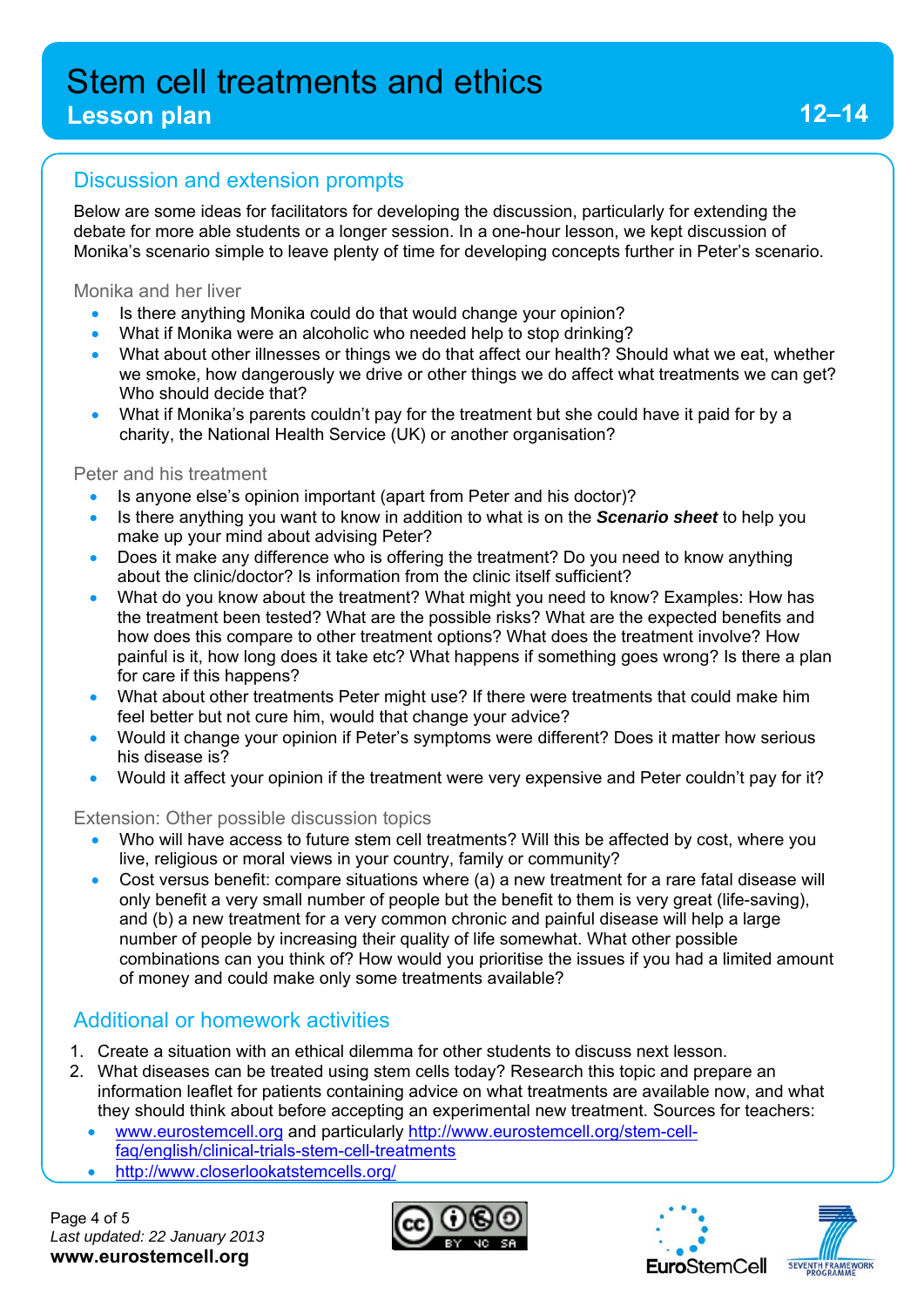### **Lesson plan**

## Acknowledgements and licensing

**Funders:** The development of this lesson was funded by the European Community's Seventh Framework Programme through EuroStemCell and EuroSyStem.

**Authors:** Created and developed by Emma Kemp and Ian Chambers, MRC Centre for Regenerative Medicine, University of Edinburgh.

**Acknowledgements:** The Monika and Peter scenarios were adapted from the TELESCOPE programme created by ESTOOLS (http://www.estools.org/estools/discovery/TELESCOPE). Thanks to Shona Reid, her colleagues and students at the James Young High School, Livingston, Scotland, who participated in pilots and offered helpful advice and feedback.

**Picture credits:** Sources of illustrations and images are given where the image appears. Where diagrams do not have a source identified, they were created by Emma Kemp for EuroStemCell.

**Licensing:** This work is licensed under the Creative Commons Attribution-Share Alike 3.0 Unported License. To view a copy of this license, visit http://creativecommons.org/licenses/by-sa/3.0/ or send a letter to Creative Commons, 171 Second Street, Suite 300, San Francisco, California, 94105, USA









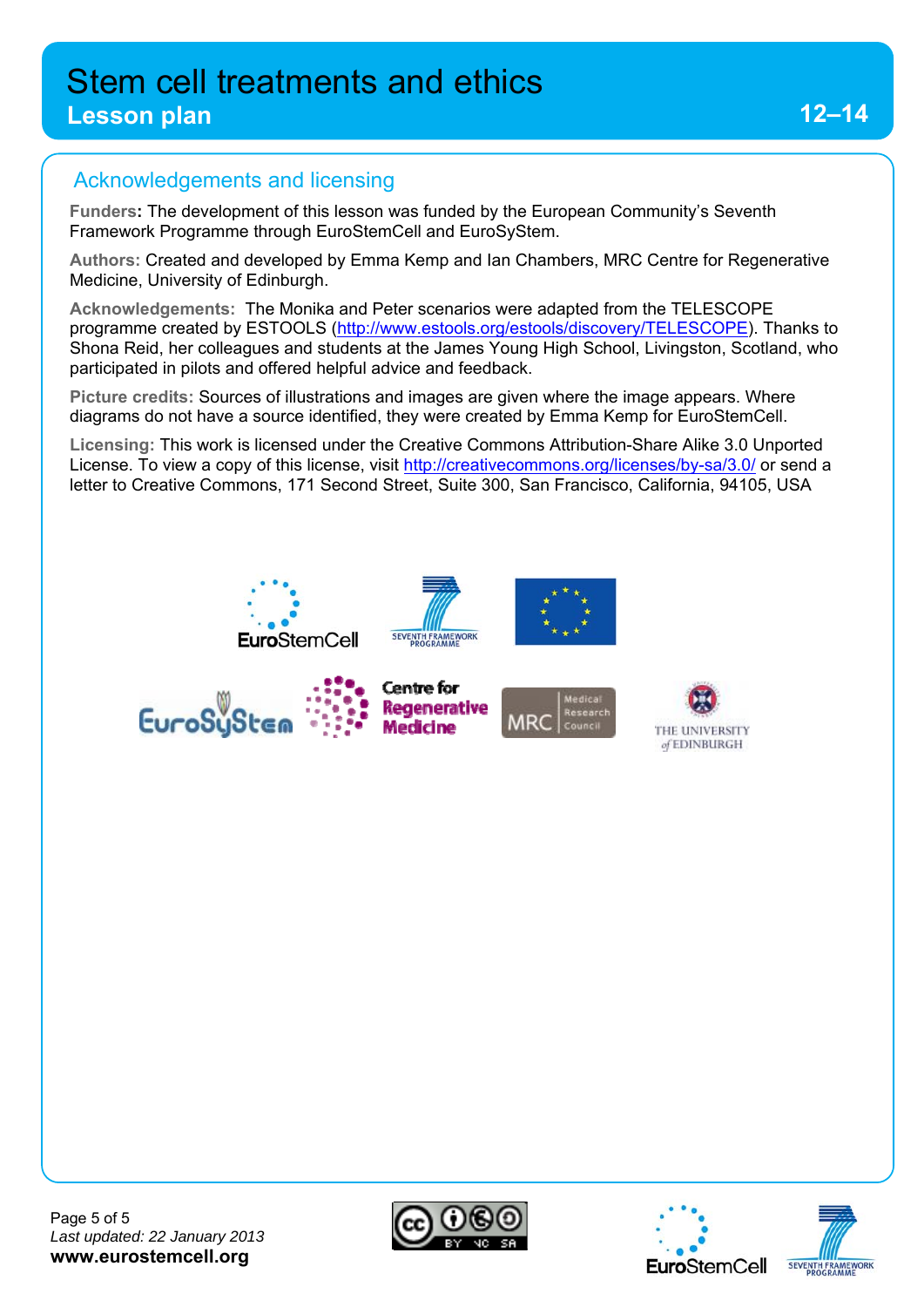

## **John's maths test**

**John got 3 out of 10 answers right on his maths test. His teacher says he has to study more and do the test again. But John says he already knows how to do the questions, he just got nervous. Should the teacher believe John and let him pass the test? Why or why not?**

www.eurostemcell.org



**Sai and her skateboard**

**Sai loves skateboarding. She is at the park watching some older kids doing tricks on their boards. One of them asks Sai to join in and try a really difficult jump. She's never done it before and if it goes wrong, she thinks she could really hurt herself. Should she try it?**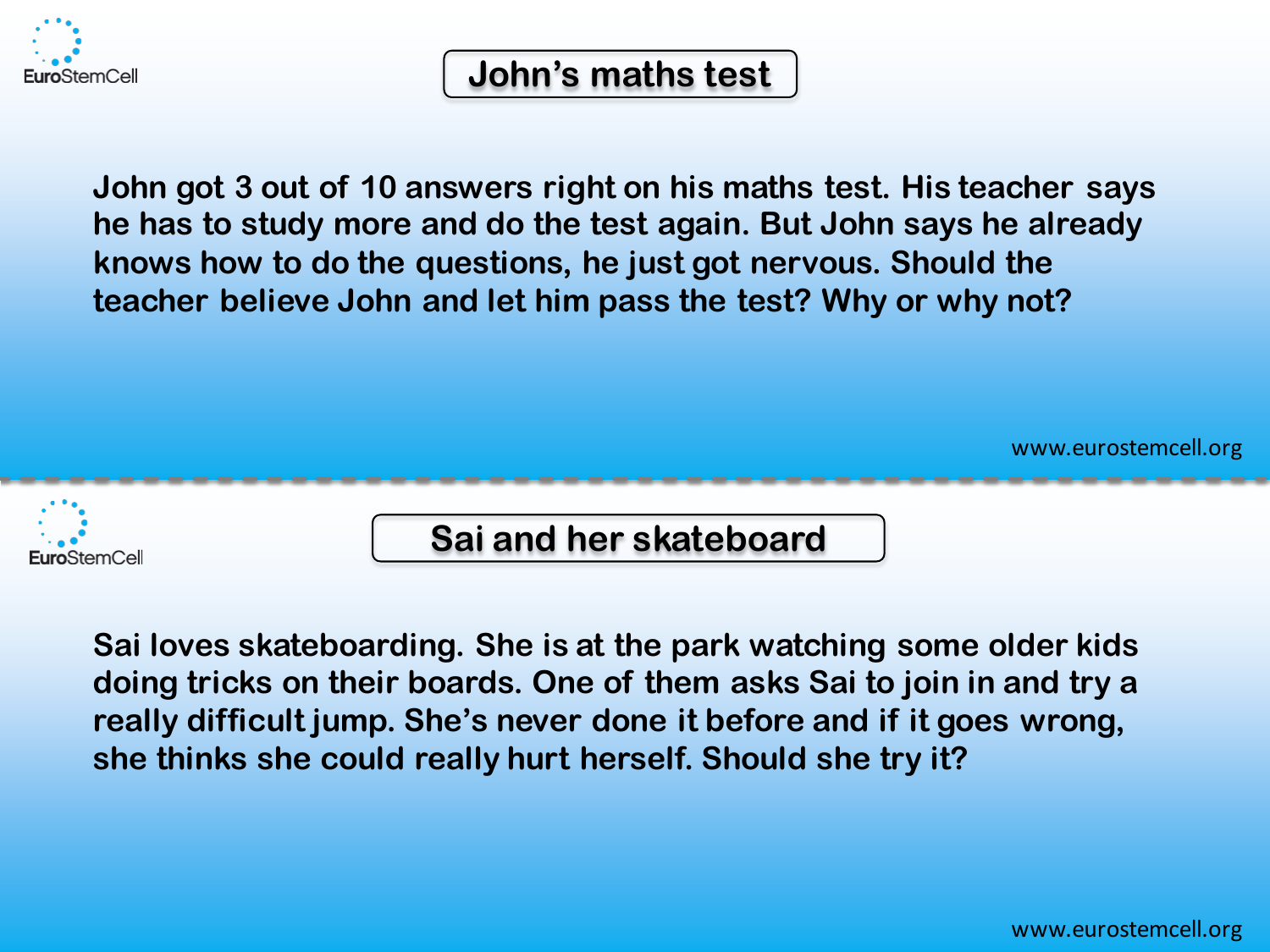

## **Callum's new phone**

**Callum has a brand new phone with a great camera. His friend Tom wants to borrow it to take to a music festival because he's broken his own phone. Callum knows Tom is sneaking off to the festival even though his parents said he can't go. Should Callum lend Tom his phone? Why or why not?**

www.eurostemcell.org



## **Sarah and Jenny on their way home**

**Sarah and Jenny have been to the cinema. Sarah promised her mum she would be home by 11pm. To get there in time she has to catch the bus. She's got just enough money left for a ticket and she knows her mum will worry if she's late. Jenny hasn't got any money for the bus and is afraid to walk home on her own. Should Sarah catch the bus or walk home with Jenny?**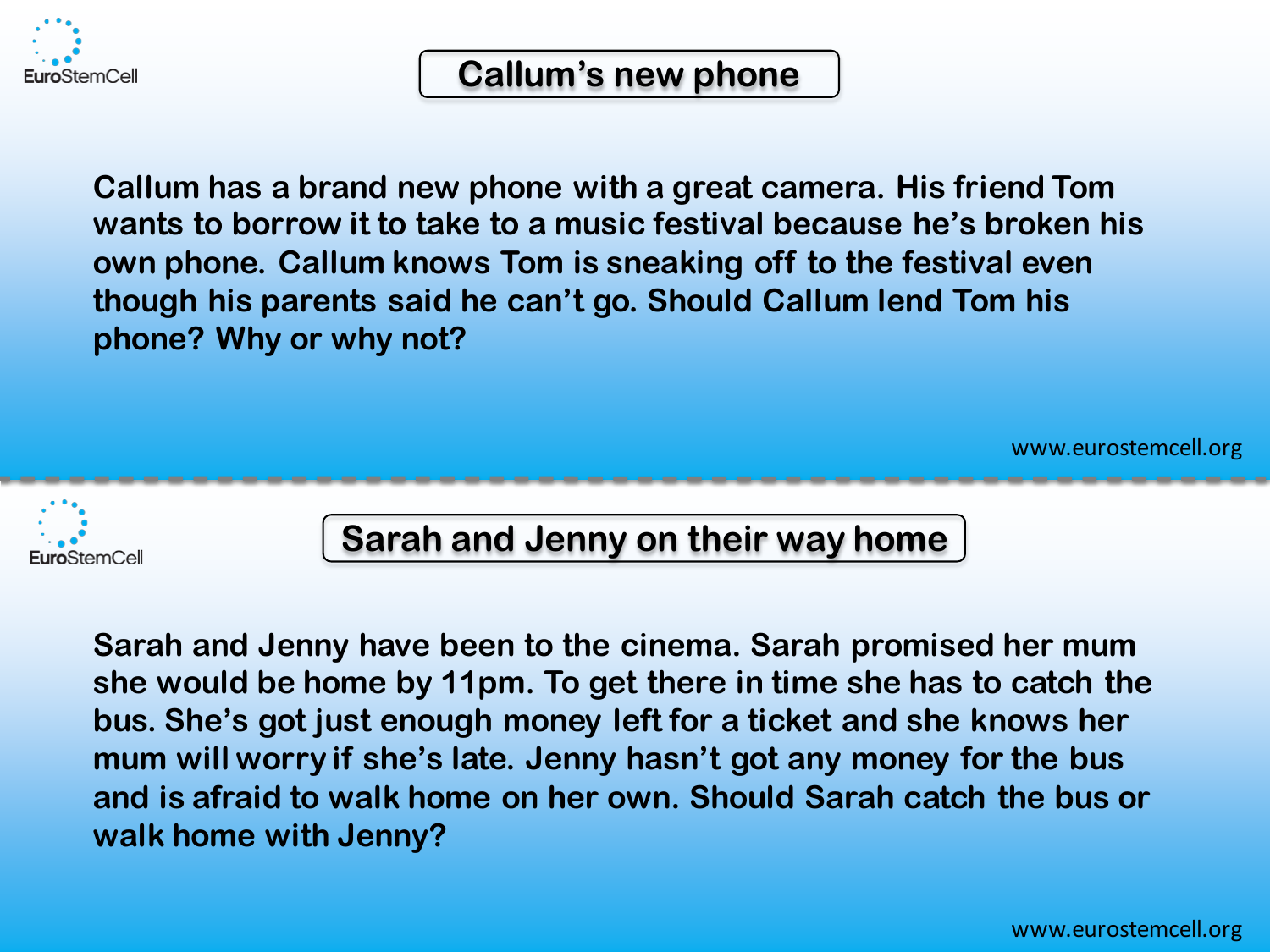

## **George in trouble**

**George told the teacher that Vicky had cheated on a test and got her into trouble. The next weekend, Vicky sees George in town and a gang of boys is threatening to beat him up. Should Vicky run to get help or just leave George to look after himself?**



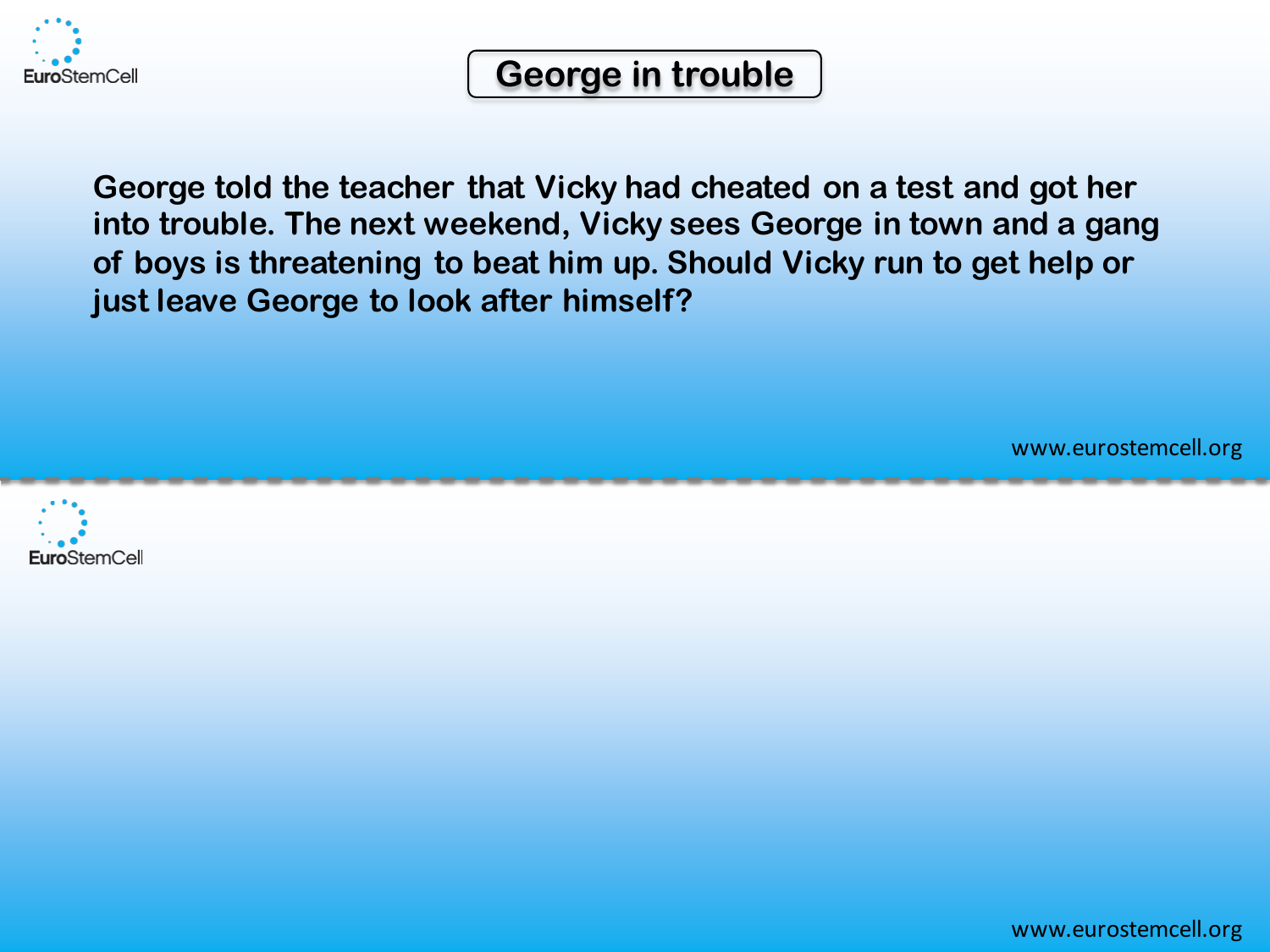# **Monika and her liver**

**Now I've left school I've got my own money so I go out most nights. I drink loads on Fridays and Saturdays when I'm clubbing with my mates – it's great fun! My liver will probably be wrecked soon, but it's ok because my mum and dad can pay for me to get a new one made from my stem cells. Then I'm just going to keep on drinking!** 

Page 1 of 2 *Last updated: 22 January 2013*  **www.eurostemcell.org** 



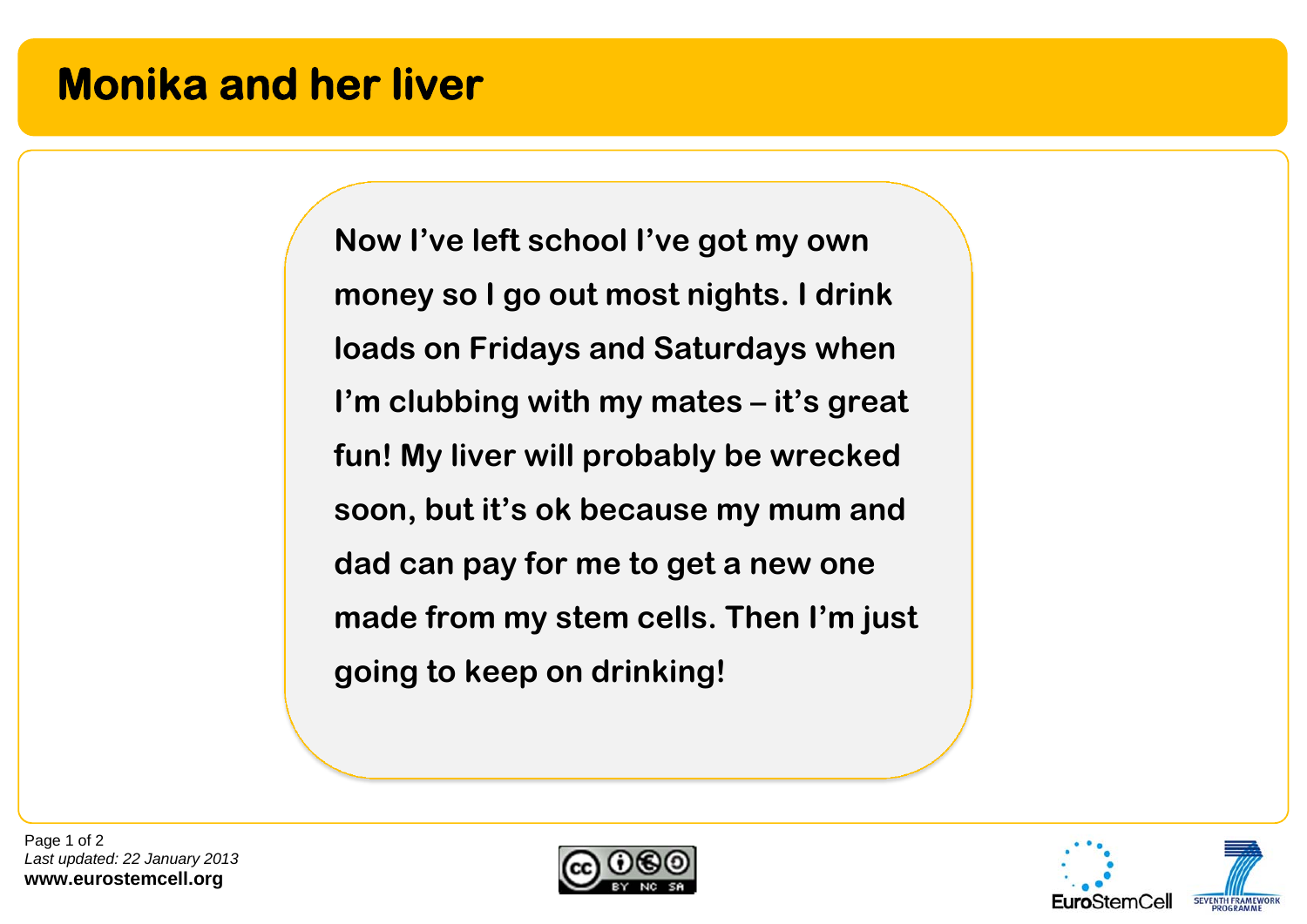# **Monika and her liver: opinions**



Page 2 of 2 *Last updated: 22 January 2013*  **www.eurostemcell.org** 



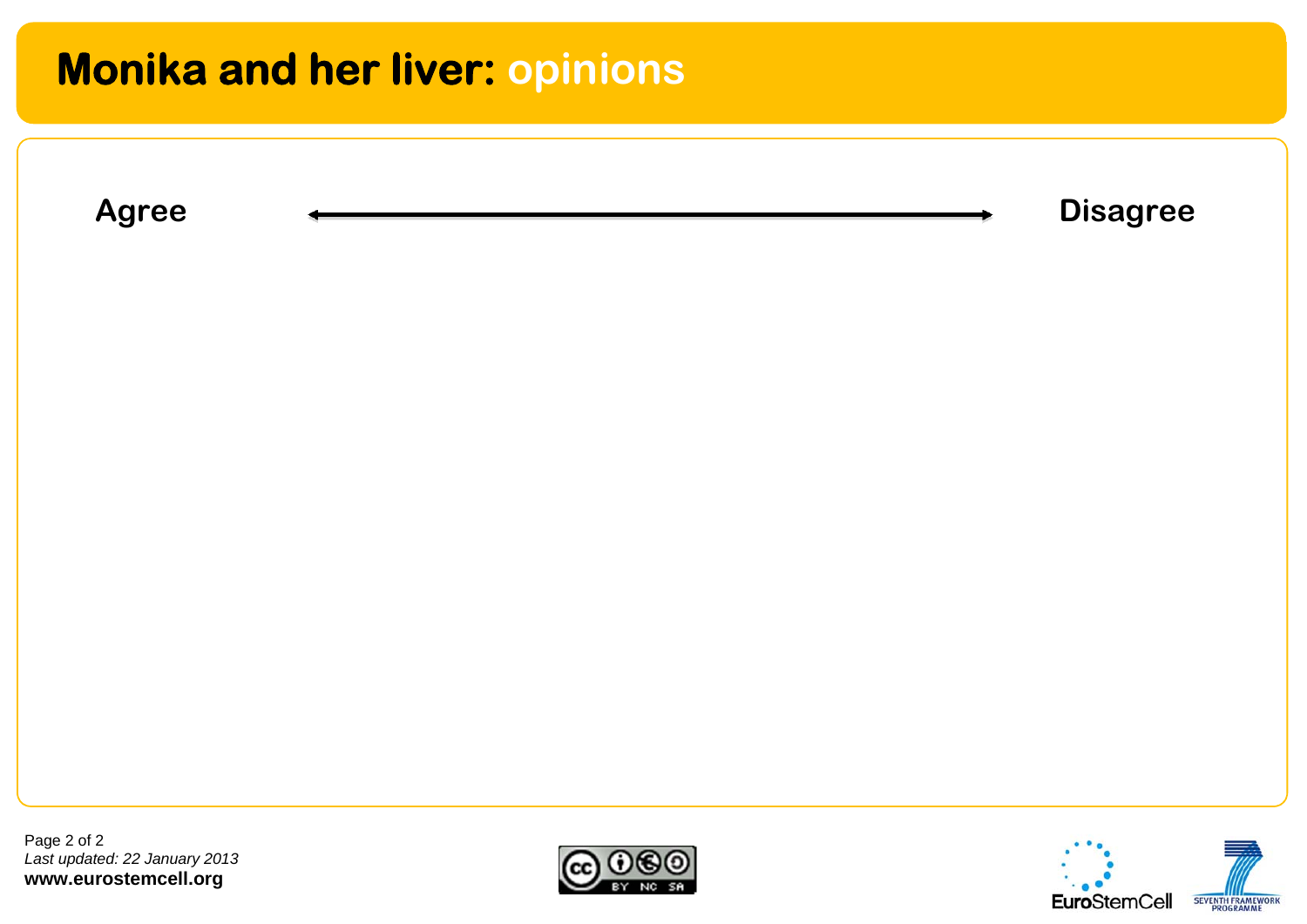# **Peter and his treatment**

**I've got a disease called multiple sclerosis. I have trouble walking and sometimes I get blurred vision. I'm really tired a lot of the time and it's getting worse. My doctor has helped as much as he can, but no-one here can cure me. I've read about a new stem cell treatment I could get abroad. It's expensive but I think it's worth it. My doctor is worried there isn't enough proof the treatment is safe, but I'm willing to take the risk. I just want to get better so I am going to have the treatment.** 



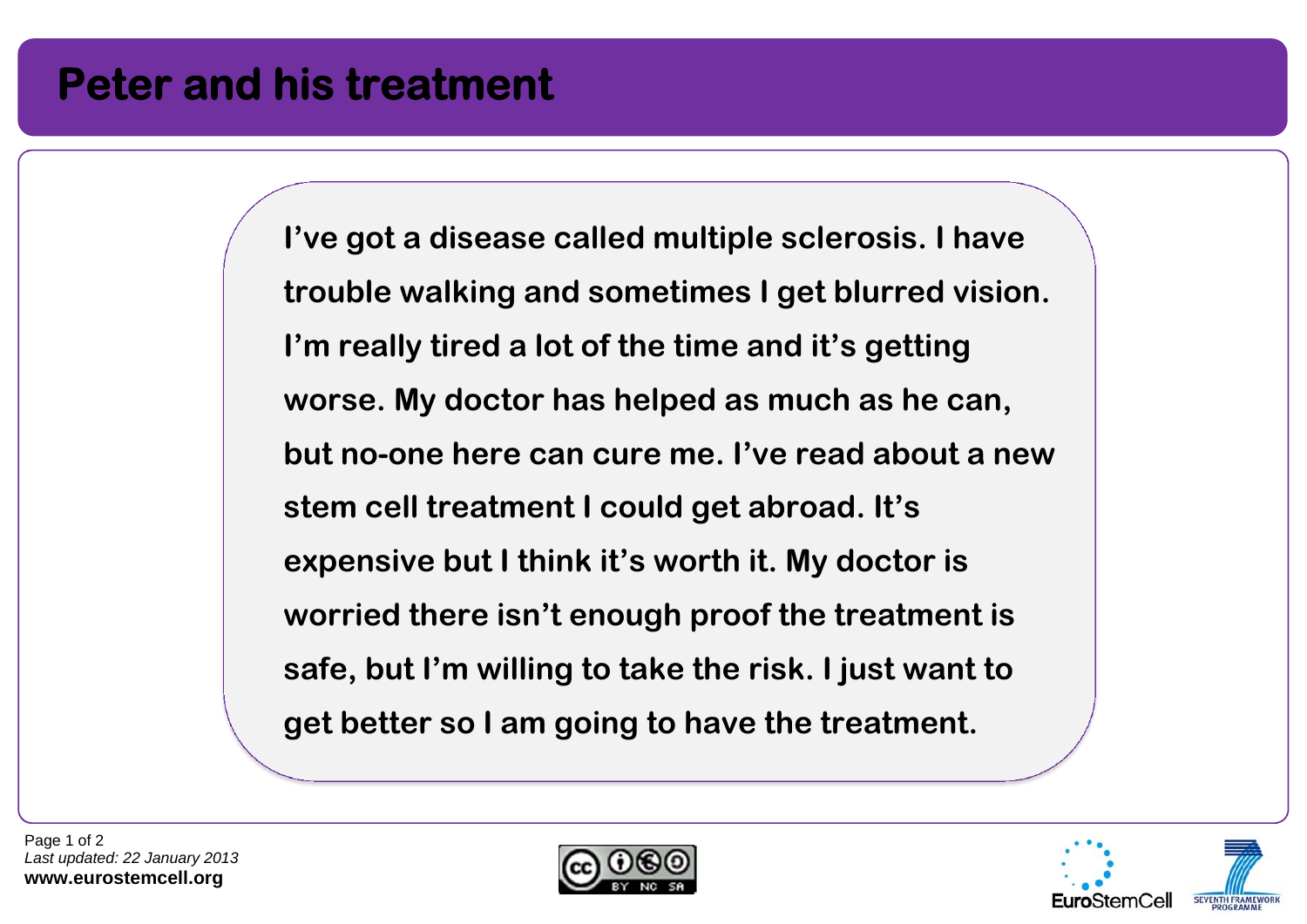# **Peter and his treatment: Vote and group decision**

| Do you think Peter should get the treatment? |  |  |
|----------------------------------------------|--|--|
| Name:                                        |  |  |
|                                              |  |  |
| Name:                                        |  |  |
|                                              |  |  |
| Name:                                        |  |  |
|                                              |  |  |
| Name:                                        |  |  |
|                                              |  |  |
| Name:                                        |  |  |
|                                              |  |  |
| Name:                                        |  |  |
|                                              |  |  |

**I've got a disease called multiple sclerosis. I have trouble walking and sometimes I get blurred vision. I'm really tired a lot of the time and it's getting worse. My doctor has helped as much as he can, but no-one here can cure me. I've read about a new stem cell treatment I could get abroad. It's expensive but I think it's worth it. My doctor is worried there isn't enough proof the treatment is safe, but I'm willing to take the risk. I just want to get better so I am going to have the treatment.** 

#### We think Peter should

**because:** 

ō

Ŏ



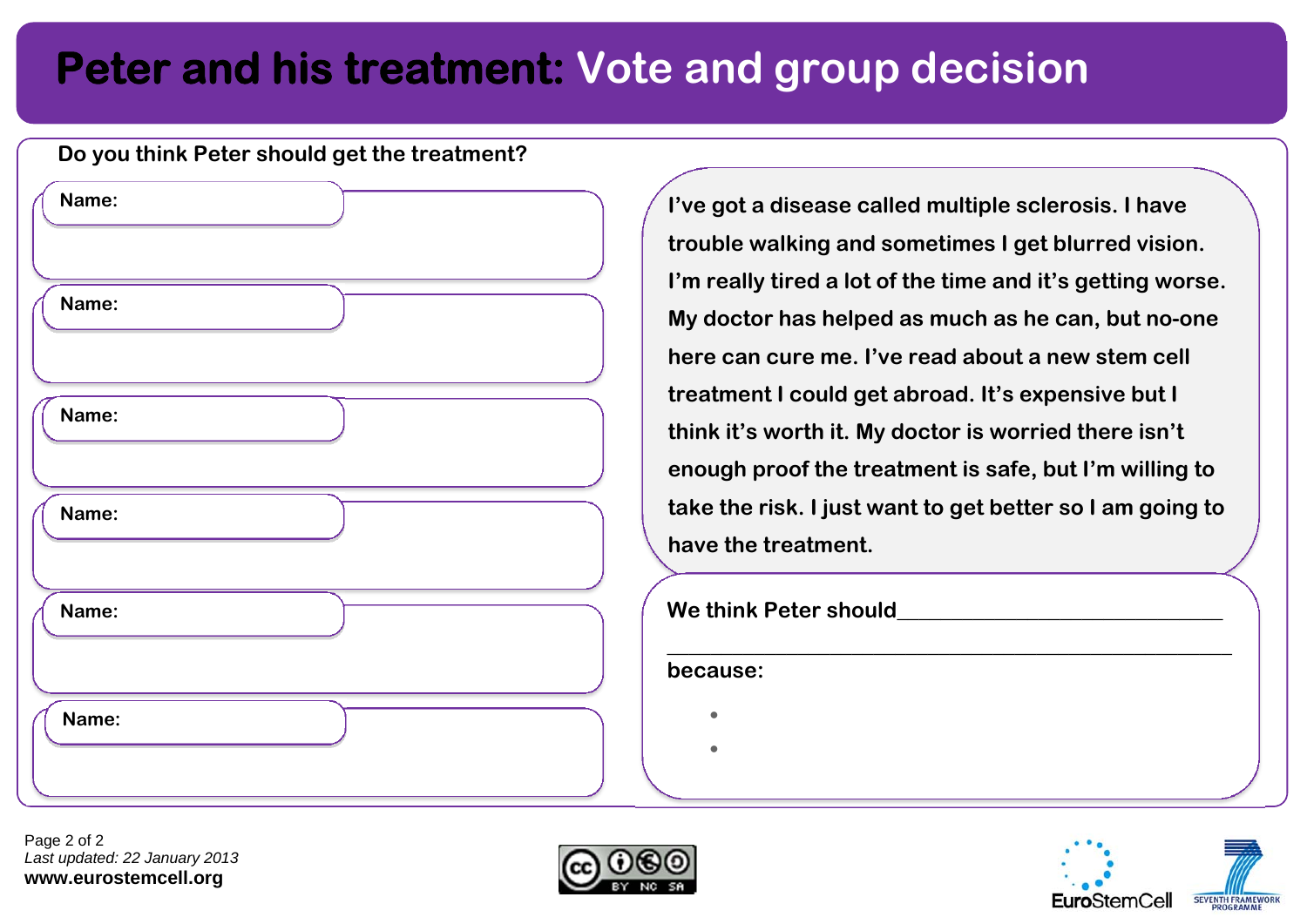

**We all make mistakes – that's how we learn. Medical treatments like this can give us a second chance. That's a good thing!**



**Science is there to make our lives better. It's great that Monika can get a new liver so she can be free to do what she wants.**





**It's Monika's own fault her liver is getting damaged. She shouldn't be able to just get treated and then keep drinking. She's causing problems for her family and wasting her doctor's time.**



**Monika should watch out. All that drinking will damage her heart and her memory too. Soon she'll need more than a new liver.**



www.eurostemcell.org www.eurostemcell.org

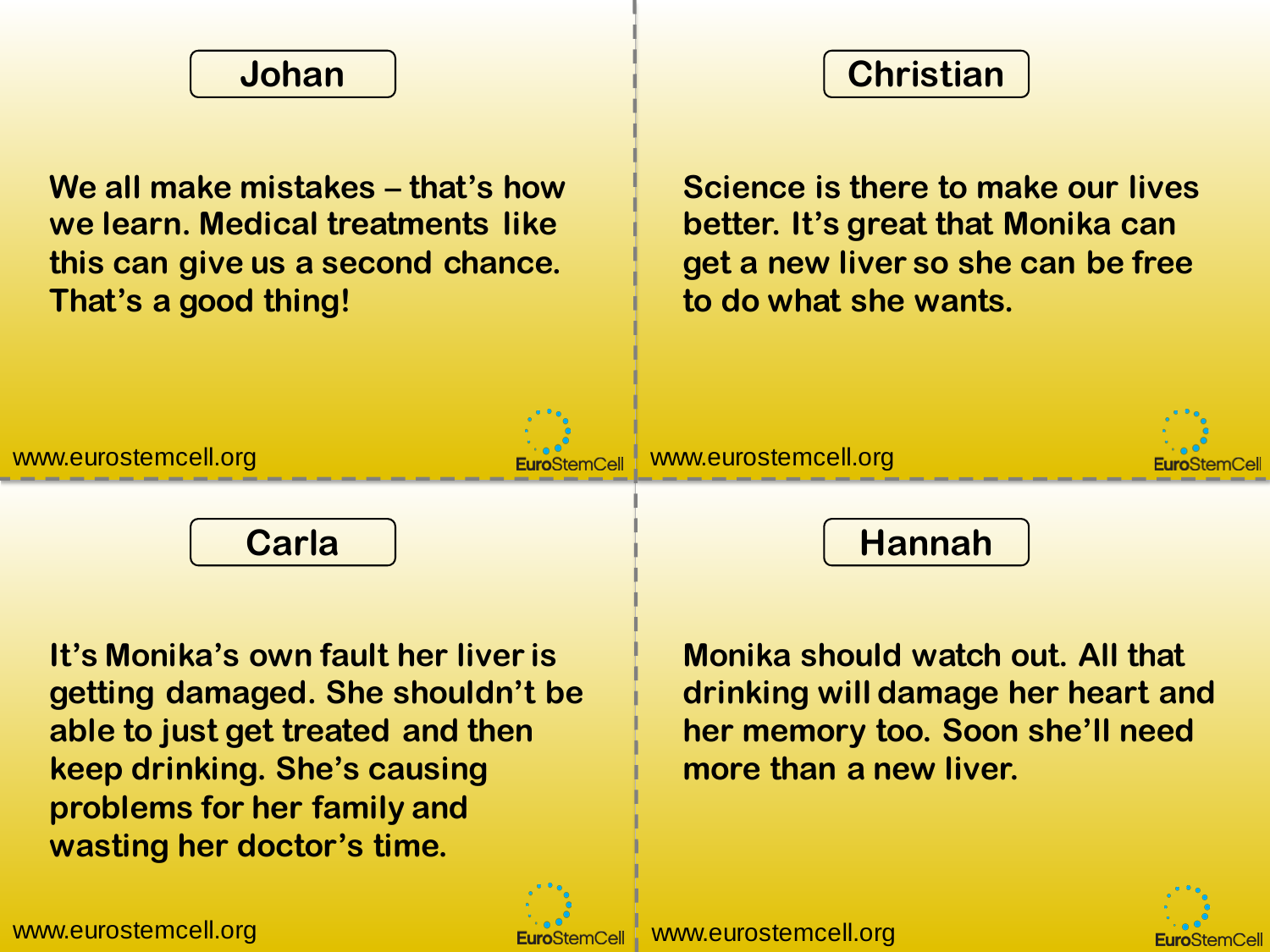## **Maria**

**There must be a reason why the treatment isn't available here. If Peter's doctor is worried, he should listen to him.**



**Peter has the right to decide what he wants to do. Only Peter knows how bad he feels. If he wants to try the treatment, no-one should stop him.**





**I think Peter could still have a good life so it's not worth taking any risks. If he had a different disease and needed something to save his life, it would be worth trying out a new treatment even without proof it would work.**



**It must be awful to have a disease and know there is no cure. But the treatment might make Peter much worse. He wants to get better so much that he needs help to make the right decision.**



www.eurostemcell.org www.eurostemcell.org

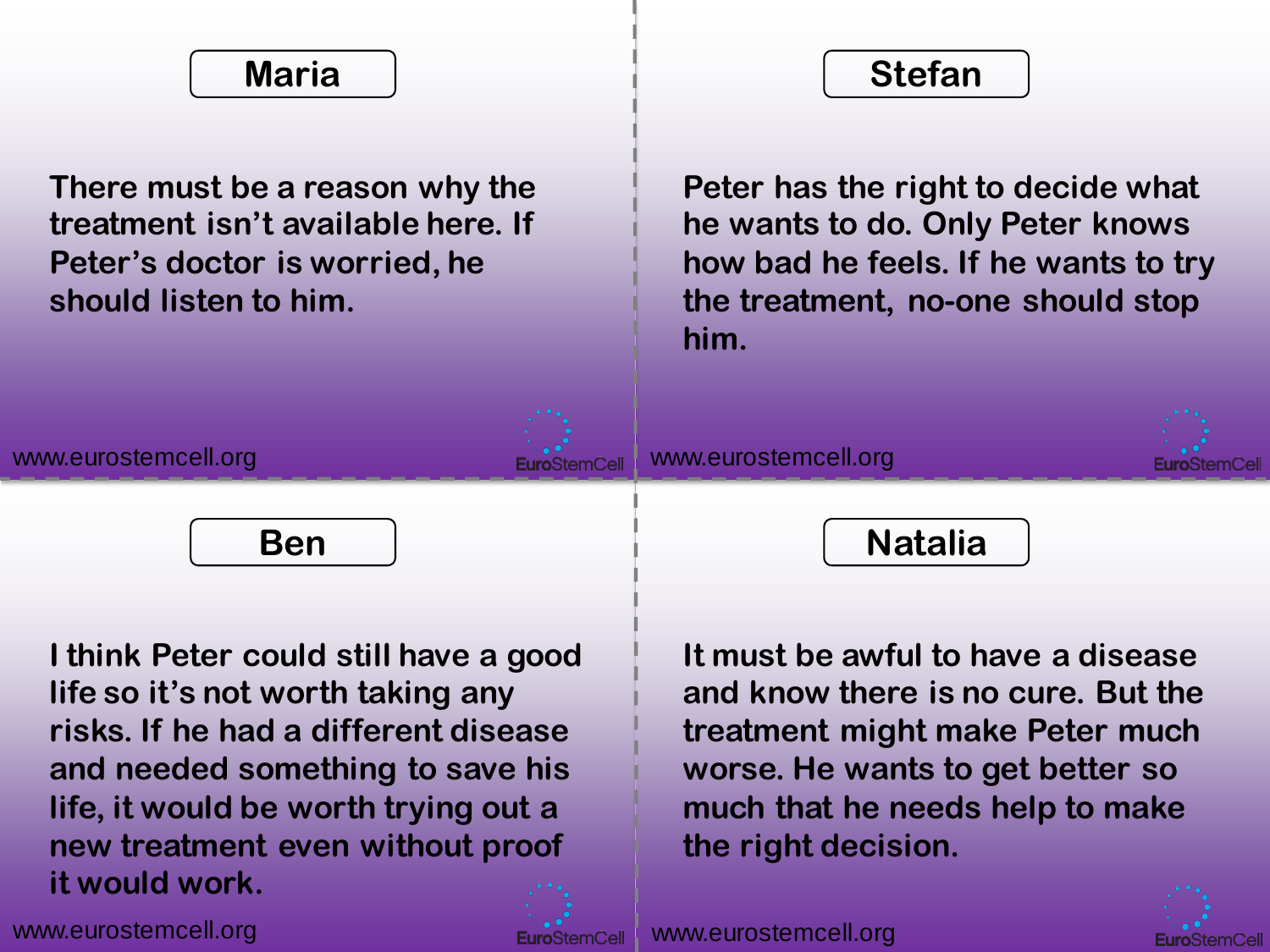Feedback form: Students

| 1. | Did you enjoy the lesson?<br>$\Box$ I enjoyed it a lot<br>$\Box$ I enjoyed most bits of it                                | I did not like some of it<br>ப<br>I did not like any of it<br>❏ |
|----|---------------------------------------------------------------------------------------------------------------------------|-----------------------------------------------------------------|
| 2. | Which part(s) of the lesson did you LIKE? Why?                                                                            |                                                                 |
|    |                                                                                                                           |                                                                 |
| 3. | Which part(s) of the lesson did you DISLIKE? Why?                                                                         |                                                                 |
|    |                                                                                                                           |                                                                 |
|    | 4. How much did you learn in the lesson?<br>$\Box$ I learned a lot of new things<br>I learned quite a few new things<br>□ | I did not learn much<br>□<br>I did not learn anything<br>❏      |
| 5. | Try to write down 2 things you learnt during the lesson.                                                                  |                                                                 |
|    |                                                                                                                           |                                                                 |
| 6. | What should we change to make the lesson more interesting?                                                                |                                                                 |
|    |                                                                                                                           |                                                                 |
|    | Thank you for your help. We hope you enjoyed the lesson.                                                                  |                                                                 |
|    |                                                                                                                           |                                                                 |

Page 1 of 1 *Last updated: 22 January 2013* 



12–14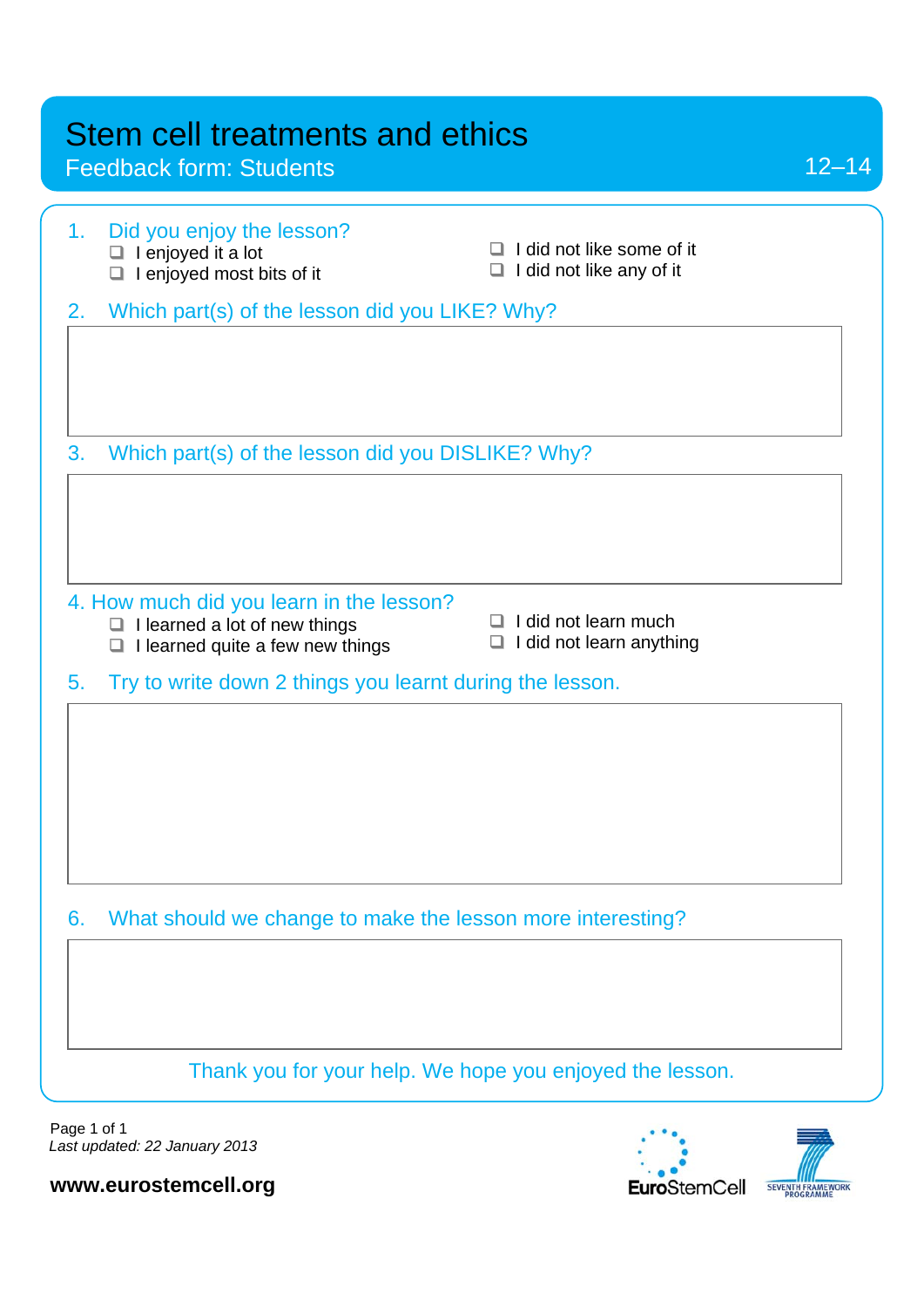Feedback form: Teachers

|    | 1. Which class(es) did you observe?                                                                                                                                                                         |
|----|-------------------------------------------------------------------------------------------------------------------------------------------------------------------------------------------------------------|
|    |                                                                                                                                                                                                             |
| 2. | How would you describe the level of engagement of the students in comparison to their usual<br>engagement level in lessons?                                                                                 |
|    | Majority of students more engaged than usual<br>$\Box$                                                                                                                                                      |
|    | $\Box$ A few students more engaged than usual                                                                                                                                                               |
|    | $\Box$ Students all at their usual engagement level                                                                                                                                                         |
|    | $\Box$ A few students less engaged than usual                                                                                                                                                               |
|    | Majority of students less engaged than usual<br>□                                                                                                                                                           |
|    | 3. Was the content pitched appropriately for the age and ability of the students?<br>If some parts of the lesson were more appropriate than others, please explain which parts were<br>problematic and why. |
|    |                                                                                                                                                                                                             |
|    | 4. Was the type of activity appropriate? If not, what should be changed?                                                                                                                                    |
|    |                                                                                                                                                                                                             |
|    | 5. Was the content well matched to curriculum goals? If not, what should be changed?                                                                                                                        |
|    |                                                                                                                                                                                                             |

**Please turn over** 



Page 1 of 2 *Last updated: 22 January 2013*  j